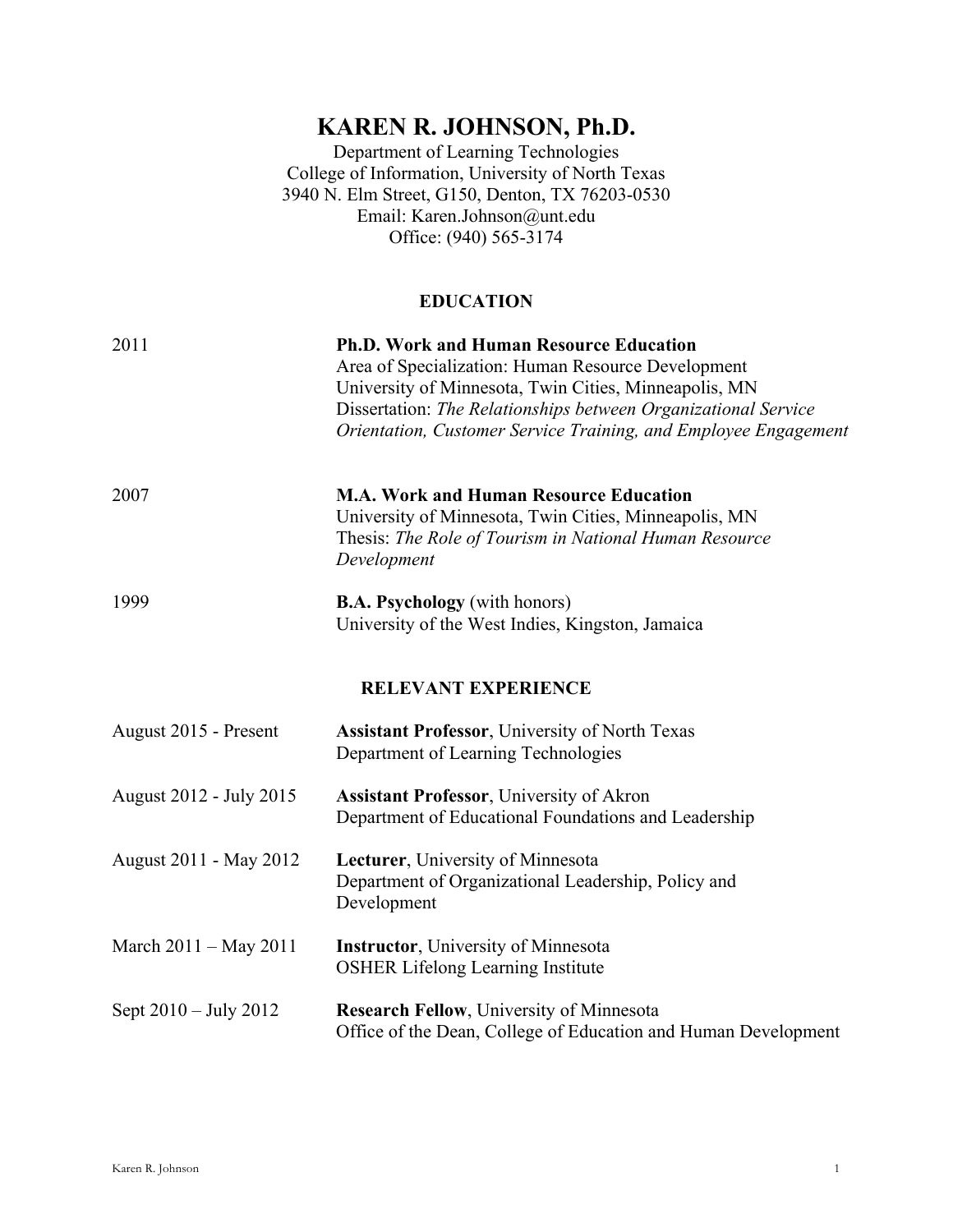| May $2010 -$ August $2010$ | <b>Research Assistant, University of Minnesota</b>                    |
|----------------------------|-----------------------------------------------------------------------|
|                            | Institute on Community Integration, Project funded by the             |
|                            | National Research Center for Career and Technical Education           |
| March $2005 - Aug\ 2005$   | Project funded by the Curtis L. Carlson Family Foundation and the     |
|                            | University of Minnesota Tourism Center analyzing the <i>Minnesota</i> |
|                            | Tourism Workforce in 2020.                                            |
|                            |                                                                       |

| March 2007 - May 2010 | <b>Managing Editorial Assistant</b>            |
|-----------------------|------------------------------------------------|
|                       | Advances in Developing Human Resources Journal |

## **RESEARCH SCHOLARSHIP**

Key *IF = Impact Factor SSCI = Social Sciences Citation Index Scopus = Abstract and Citation Database ESCI = Emerging Sources Citation Index SJR = Scientific Journal Ranking*  $* =$  With Student

#### **Peer Reviewed Journal Publications**

- **Johnson, K. R.**, & Park, S. (In Press). Mindfulness training for tourism and hospitality frontline employees. *Industrial and Commercial Training*. [Scopus]
- # **Johnson, K. R.**, Ennis-Cole, D., & Bonhamgregory, M. (In Press). Workplace success strategies for employees with Autism Spectrum Disorder: A new frontier for Human Resource Development. *Human Resource Development Review.*  doi.org/10.1177/1534484320905910 [IF: 2.487, Scopus, SSCI]
- **Johnson, K. R., Park, S., & Chaudhuri, S. (In Press). Mindfulness training in the workplace:** Exploring its scope and outcomes. *European Journal of Training and Development.*  doi 10.1108/EJTD-09-2019-0156 [ESCI, Scopus, SJR: 0.347]
- # Park, K., & **Johnson, K. R.** (2019). Job satisfaction, work engagement, and turnover intention of CTE health science teachers. *International Journal for Research in Vocational Education and Training*, 6(3), 224-242. doi: 10.13152/IJRVET.6.3.2 [Scopus, Citations: 2]
- # **Johnson, K. R.**, Huang, T., & Doyle, A. (2019). Mapping talent development in tourism and hospitality: A literature review. *European Journal of Training and Development*, *13*(9), 821-841*.* doi:10.1108/EJTD-03-2019-0047*.* [ESCI, Scopus, SJR: 0.347, Citation: 1]
- # Doyle, A., & **Johnson, K. R.** (2019). A revisit of the learning organization: Is it time? *Journal of Information and Knowledge Management, 18*(3). doi: 10.1142/S0219649219500308. [SJR: 0.192]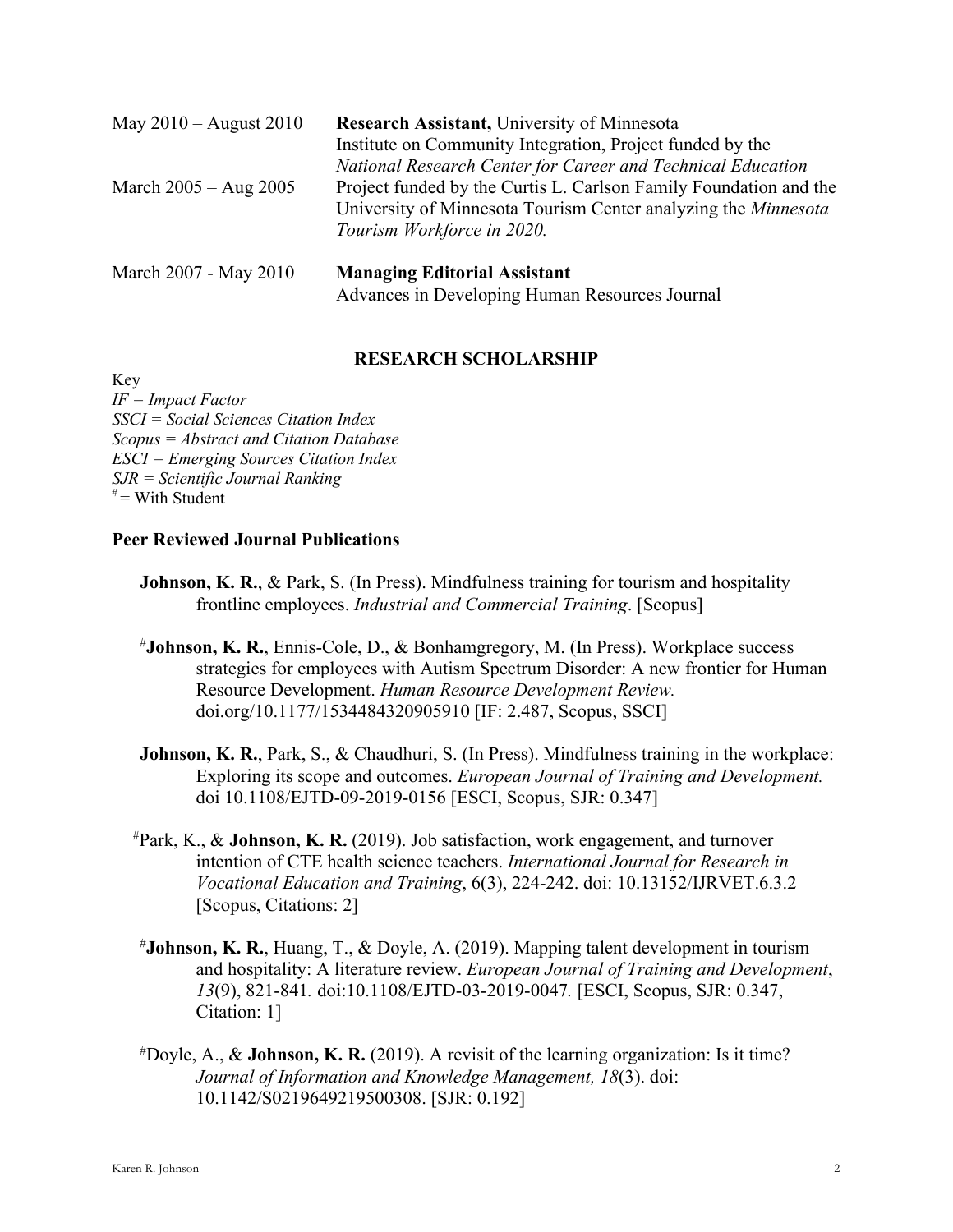- Park, S., **Johnson, K. R.**, & Chaudhuri, S. (2019). Promoting work engagement in the hotel sector: Review and Analysis. *Management Research Review, 42*(8), 971-990*.* doi:10.1108/MRR-03-2018-0126. [ESCI, Scopus, SJR: 0.458, Citation: 1]
- # Turner, J., Baker, R., Schroeder, J., **Johnson, K.**, & Chung, C. (2019). The global leadership capacity wheel: Comparing HRD literature with research from global and indigenous leadership. *European Journal of Training and Development, 43*(1/2), pp. 105-131. doi: 10.1108/EJTD-07-2018-0061. [ESCI, Scopus, SJR: 0.347, Citations: 3]
- Tyler-Wood, T., **Johnson, K. R.**, & Cockerham, D. (2018). Factors influencing student STEM career choices: Gender differences. *Journal of Research in STEM Education*, *4*(2), 179-192. [Citations: 3].
- **Johnson, K. R**., Park, S., & Bartlett, K. R. (2018). Perceptions of customer service orientation, training, and employee engagement in Jamaica's hotel sector*. European Journal of Training and Development, 42*(3/4), 191-209. doi.org/10.1108/EJTD-11- 2017-0094. [ESCI, Scopus, SJR: 0.347, Citations: 9]
- Tyler-Wood, T., Cockerham, D., & **Johnson, K. R.** (2018). Implementing new technology in a middle school curriculum: A rural perspective. *Smart Learning Environments*, 5(22). doi.org/10.1186/s40561-018-0073-y. [Scopus, Citations: 4]
- # Turner, J., Baker, R., Schroeder, J., **Johnson, K. R.**, & Chung, C. (2018). Leadership development techniques: Mapping leadership development techniques with leadership capacities using a typology of development. *European Journal of Training and Development, 42*(9), 538-557*.* doi: 10.1080/EJTD-03-2018-0022. [ESCI, Scopus, SJR: 0.347, Citations: 5]
- Bartlett, K. R., **Johnson, K. R**., & Schneider, I. E. (2016). Comparing strategic human resource development approaches for tourism and hospitality workforce planning. *Journal of Human Resources in Hospitality and Tourism, 15*(4), 440-461. doi10.1080/15332845.2016.1148569. [Scopus, SJR: 0.389, Citations: 8]
- Olson, S. J., & **Johnson, K**. (Fall/Winter, 2015). Online learning for college student success. *American Technical Education Association Journal, 42*(2).
- **Johnson, K. R., & Bartlett, K. R. (2013). The role of national human resource development** in the tourism industry: A Jamaican perspective. *Human Resource Development International, 16*(2), 205-219. doi:10.1080/13678868.2013.771867. [ESCI, Scopus, SJR: 0.692, Citations: 13]
- Bartlett, K. R., **Johnson, K. R.**, & Harris, M. (2006). Student perceptions of the learning process and outcomes in accelerated classes. *International Journal of Learning, 13,*123-129. [Citation: 1]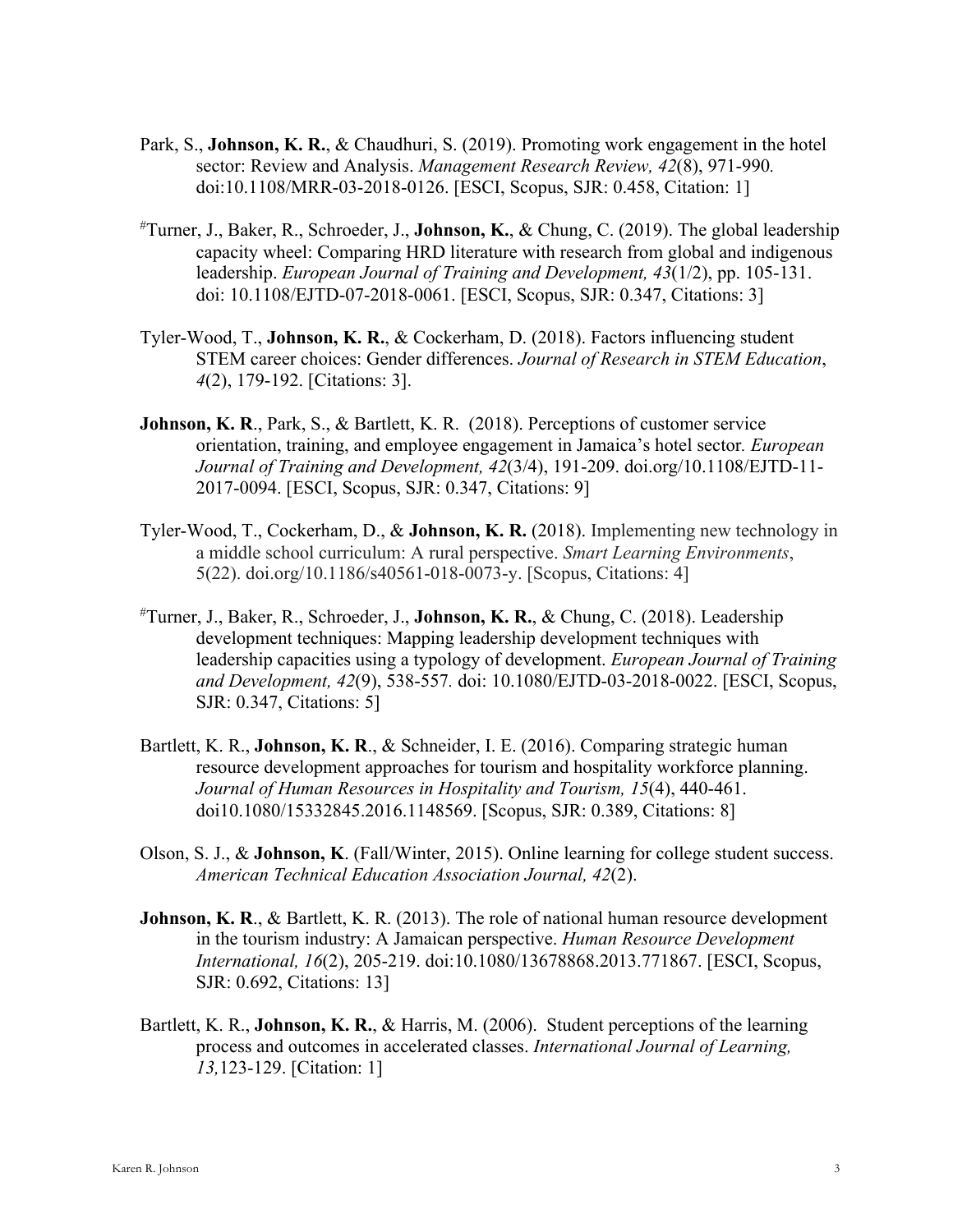#### **Non-Peer Reviewed Journal Publications**

- Allen, J. A., & **Johnson, K. R**. (2017). UNT Overview: Applied Technology and Performance Improvement Program. *Performance Improvement 56*(1), 1- 8. DOI: 10.1002/pfi
- Park, S., Chaudhuri, S., Hewapathirana, G. I., **Johnson, K. R**., & Bowen, M. (2016). An analysis of award-winning refereed articles from the journals sponsored by the Academy of Human Resource Development. *Human Resource Development Quarterly, 27*(4), 547-555. DOI: 10.1002/hrdq.21251. [IF: 3.0, SSCI, Scopus, SJR: 0.642, Citations: 2]

#### **Peer Reviewed Book Chapters**

- **Johnson, K. R., Hewapathirana, G., & Bowen, M. (2019). Faculty training for online** teaching. In S. Keengwe (Ed.), *Handbook of Research on Virtual Training and Mentoring of Online Instructors,* pp. 40-57. IGI Global Publishing. DOI: 10.4018/978-1-5225-6322-8.ch003. [Citation: 1]
- Bowen, M., & **Johnson. K. R.** (2019). Entrepreneurial Skills for the 21<sup>st</sup> Century (Workplace): The Small and Medium Enterprise Sector. In S. Keengwe (Ed.), *Handbook of Research on Promoting Higher -Order Skills and Global Competencies in Life and Work*, pp. 56-69. IGI Global Publishing. DOI: 10.4018/978-1-5225-6331- 0.ch004

#### **Published Peer Reviewed Conference Proceedings Full Papers**

- Tyler-Wood, T., Smith, D., **Johnson, K. R**. (2019). Gender Differences in 7th Grade Students' Interest in STEM after Participating in a Solenoid Instructional Unit. 2019 *American Society for Engineering Educators* Annual Conference and Exposition.
- # Doyle, A., & **Johnson, K. R.** (2017). Toward an Integrative Approach of the Learning Organization: A review of the Literature. In B. Yawson (Ed.), *Proceedings of the Academy of Human Resource Development Conference in the Americas*, March 2-4, 2017. San Antonio, Texas.
- Park, S., Chaudhuri, S., Hewapathirana, G. I., **Johnson, K. R**., & Bowen, M. (2015. An analysis of awarded journal articles from the Academy of Human Resource Development. In J. Moats (Ed.), *Proceedings of the Academy of Human Resource Development International Conference*, St Louis, Missouri: AHRD.
- **Johnson, K. R., & Bartlett, K. R. (2012). The relationships among organizational service** orientation, customer service training, and employee engagement. In J. Wang (Ed.), *Proceedings of the Academy of Human Resource Development International Conference*, Denver, Colorado: AHRD.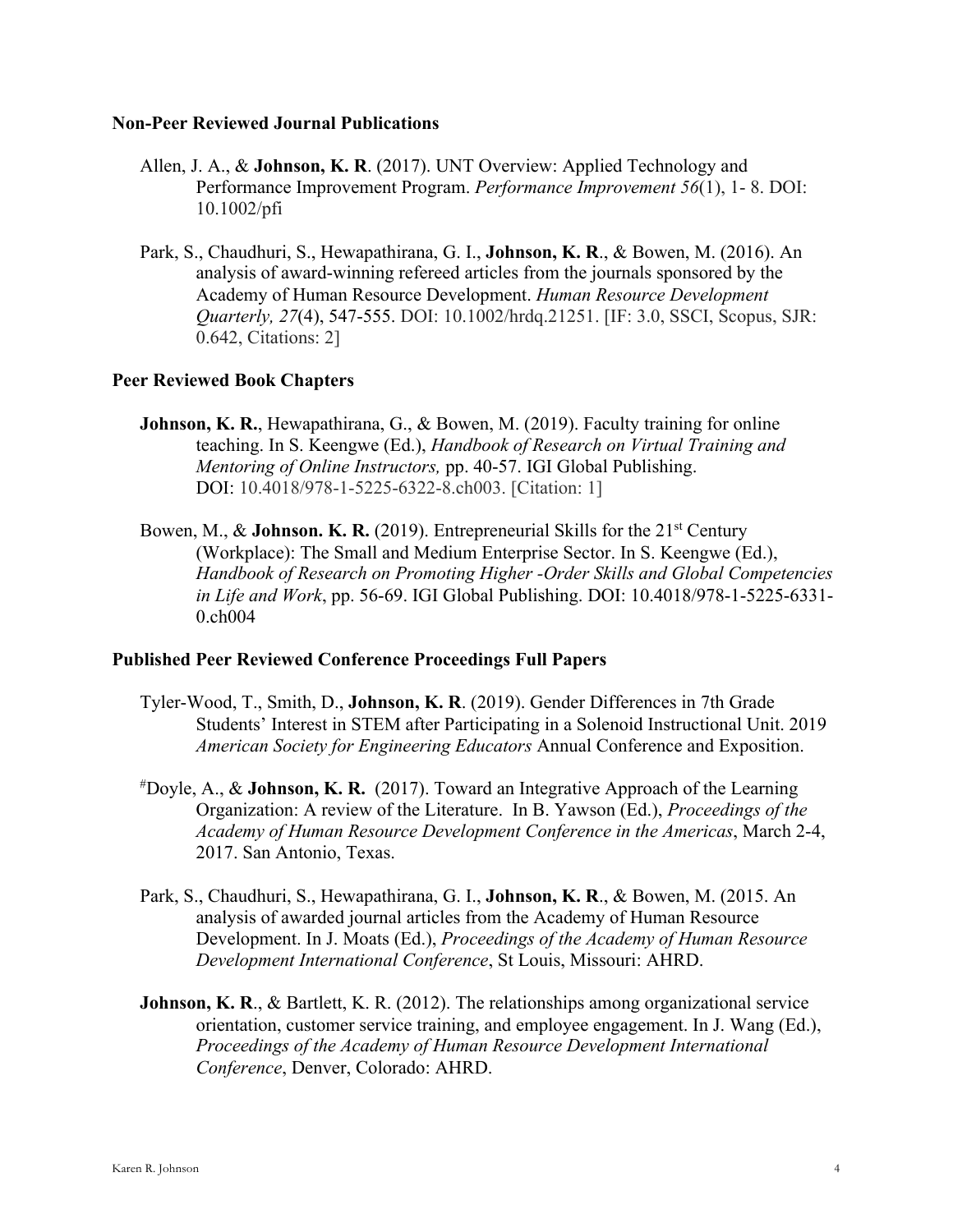- **Johnson, K. R., & Bartlett, K. R. (2008). The intersection of national human resource** development and skills training in the tourism industry: A Jamaican perspective. In H. Malloch (Ed.), *Abstracts of the 9th International Conference on Human Resource Development Research and Practice across Europe*, (p. 41). IÉSEG School of Management, Lille, France.
- Bowen, M. M., **Johnson, K. R**., & Chaudhuri, S. (2008). Informal training in developing countries. In H. Malloch (Ed.), *Abstracts of the 9th International Conference on Human Resource Development Research and Practice across Europe*, (p. 39). IÉSEG School of Management, Lille, France.
- Bartlett, K. R., **Johnson, K. R.**, & Schneider, I. E. (2006). A comparative study of strategic HRD approaches for workforce planning in the tourism industry.In F. Nafukho (Ed.), *Proceedings of the Academy of Human Resource Development International Conference* (pp. 1-8), Bowling Green, Ohio: AHRD.

#### **Edited Proceedings**

**Johnson, K. R.** (2020). *Proceedings of the Academy of Human Resource Development International Conference*. Academy of Human Resource Development, Atlanta, Georgia.

#### **Non-Refereed Technical Report**

Bartlett, K. R., & **Johnson, K. R.** (2005). *Minnesota tourism workforce in 2020: An analysis of employment projections for tourism workforce planning.* St. Paul, Minnesota: University of Minnesota Tourism Research Center.

#### **PRESENTATIONS**

*National (6), International (25), Peer Reviewed (25), Non-Peer Reviewed (6)*

- # **Johnson, K. R.**, Ennis-Cole, D., & Bonhamgregory, M. (2020, February). Success strategies for employees with Autism Spectrum Disorder (ASD). Presented at the *Academy of Human Resource Development Conference* in the Americas, Atlanta, Georgia, USA.
- **Johnson, K. R.** Park, S., & Chaudhuri, S. (2020, February). Mindfulness training in the workplace: Exploring its scope and outcomes. Presented at the *Academy of Human Resource Development Conference* in the Americas, Atlanta, Georgia, USA.
- # Warren, S. J., **Johnson, K. R.**, & Doyle, A. (2019, November). Exploration of the public service corporation sustainability scorecard. In *Sustainability, CSR, and HRD:*  Decision Sciences Institute. New Orleans, Louisiana: USA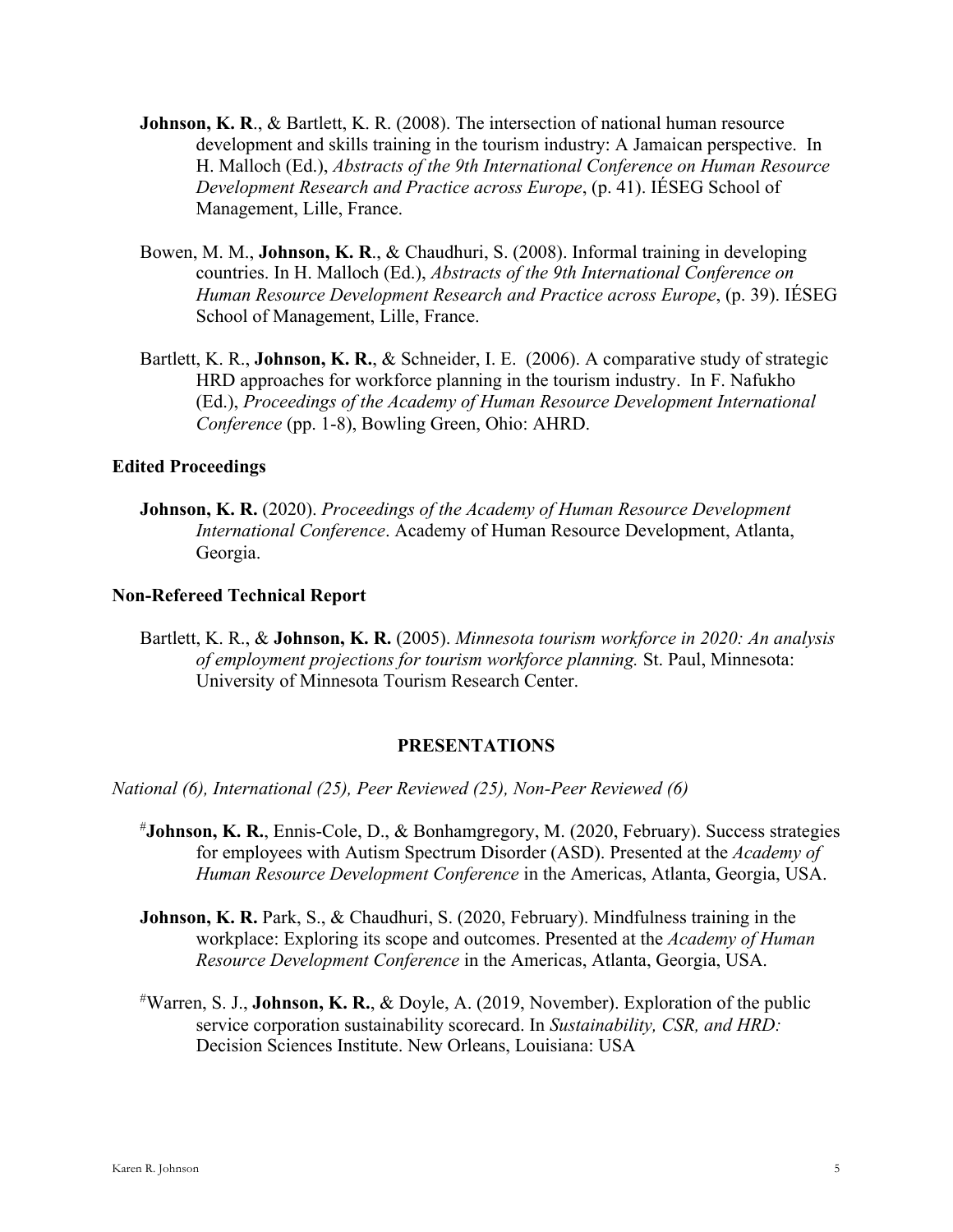- Kaplan-Rakowski, R., & **Johnson, K. R.** (2019, October). The impact of meditation on college students' test performance. *Association for Educational Communications and Technology (AECT) Convention*, Las Vegas, Nevada: USA.
- **Johnson, K. R.**, Hayes, A., & Baker, R. (2019, June). Smart learning: Progress in the workplace*. University Forum for Human Resource Development*, Nottingham, United Kingdom.
- Bowen, M., & **Johnson, K. R.** (2019, June). Entrepreneurial Skills for the 21<sup>st</sup> Century (Workplace): The Small and Medium Enterprise Sector. *Accreditation Council for Business Schools and Programs Conference*. Houston, Texas, USA.
- Tyler-Wood, T., & Smith, D., **Johnson, K. R.** (2019). Gender Differences in 7th Grade Students' Interest in STEM after Participating in a Solenoid Instructional Unit. Paper presented at 2019 *American Society for Engineering Educators Annual Conference & Exposition*. Tampa, Florida, USA.
- **Johnson, K. R.**, & Ennis-Cole, D. (2019, February). The role of HRD professionals in the transition of individuals with autism to the workplace. Presented at *the Academy of Human Resource Development International Conference in the Americas*, Louisville, Kentucky, USA.
- Park, K., & **Johnson, K. R.** (2019, February). Job satisfaction, work engagement, and turnover intention of health science teachers. Presented at *the Academy of Human Resource Development International Conference in the America*, Louisville, Kentucky, USA.
- # **Johnson, K. R.**, Rurkkhum, S., & Schaffer, S. (2018, November). Human resource practices and employee engagement in SMEs. Presented at the *Academy of Human Resource Development International Research Conference*, Bangkok, Thailand.
- # **Johnson, K. R.**, Huang, F., Doyle, A. (2018, June). Talent management in tourism and hospitality. Presented at the *University Forum for Human Resource Development*, Newcastle, United Kingdom.
- # Tyler-Wood, T., **Johnson, K. R.**, Cockerham, D., & Turner, A. (2018, May). Factors influencing student STEM career choices: Gender differences. Presented at the *National Science Foundation, ITEST Summit*. Washington DC, USA.
- **Johnson, K. R.**, Hewapathirana, G., & Bowen, M. (2018, March). Development Opportunities of Online Instruction. Poster Presented at the *Academy of Human Resource Development Conference in the Americas*. Richmond, Virginia: USA.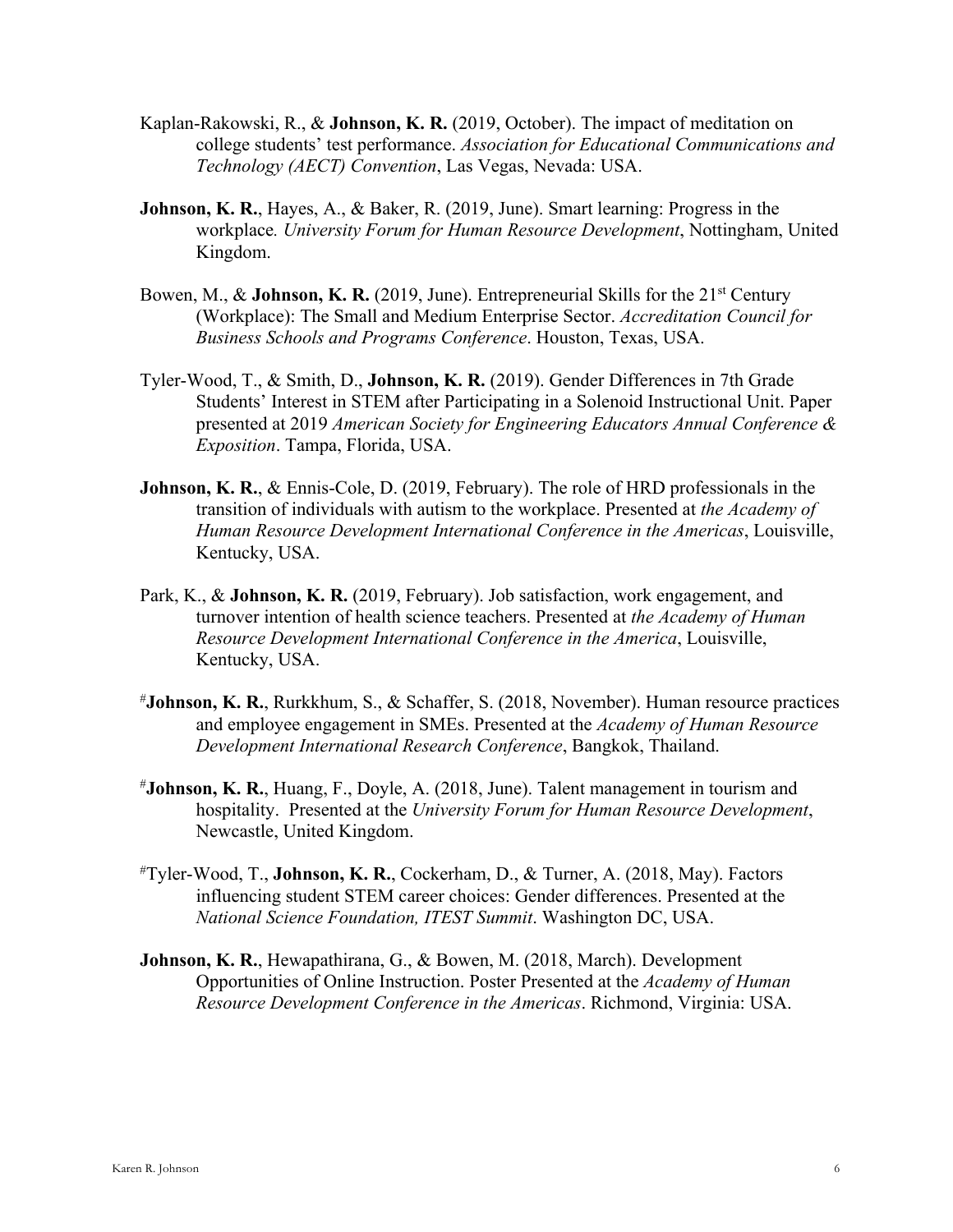- # Secka, E., & **Johnson, K. R**. (2018, March). Examining national human resource development and technology innovation as strategies for sustainable development in Sub-Saharan Africa. Poster Presented at the *Academy of Human Resource Development Conference in the Americas.* Richmond, Virginia: USA.
- # Tyler-Wood, T., **Johnson, K. R.**, Cockerham, D., & Turner, A. (2018, April). Factors influencing student STEM career choices: Gender differences. Poster Presentation at *UNT Department of Learning Technologies Alumni Mixer*. Denton, Texas: USA.
- Park, S., **Johnson, K. R.**, & Chaudhuri, S. (2017, November). Promoting work engagement in the hotel sector: A review of the literature. Working Paper presented at the *Academy of Human Resource Development International Research Conference in Asia* held in November 2017. Ahmedabad, India.
- # Turner, J. R., **Johnson, K. R.**, Schroeder, J., & Chung, C-H (2017, May). Tying leadership capacities to leadership development techniques. Presented at *The Performance Improvement Conference 2017*, Montreal, Canada.
- # Doyle, A., & **Johnson, K. R.** (2017, March). Toward an Integrative Approach of the Learning Organization: A review of the Literature. Presented at the *Academy of Human Resource Development Conference in the Americas*. San Antonio, Texas, USA.
- Jacobs, R., Bartlett, K., Hawley, J., Russ-Eft, D., & **Johnson, K. R.** (2017, March). The Changing Nature of Work: Implications of Knowledge Work for HRD Research. Presented at the *Academy of Human Resource Development Conference in the Americas*, San Antonio, Texas: USA.
- Turner, J. R., **Johnson, K. R.**, & Allen, J. (2016, November). Team leader complexity: An integrative literature review. Presented at the *Academy of Human Resource Development International Conference in Asia.* MENA, Morocco*.*
- Park, S., Chaudhuri, S., Hewapathirana, G. I., **Johnson, K. R**., & Bowen, M. (2015). An analysis of awarded journal articles from the Academy of Human Resource Development. Full paper presented at the *Academy of Human Resource Development Conference* in the Americas, St Louis, Missouri: USA.
- Bartlett, K. R., **& Johnson, K. R**. (2015). UNESCO World Heritage Sites and HRD: An overlooked intersection. Abstract presented at the *Academy of Human Resource Development Conference* in the Americas, St Louis, Missouri: USA.
- Bowen, M. M., **Johnson, K. R**., & Hewapathirana, G. (2014, February). Using online modality of teaching for post-secondary education. Abstract presented in Round Table Discussion at the *Academy of Human Resource Development Conference* in the Americas, Houston, Texas: USA.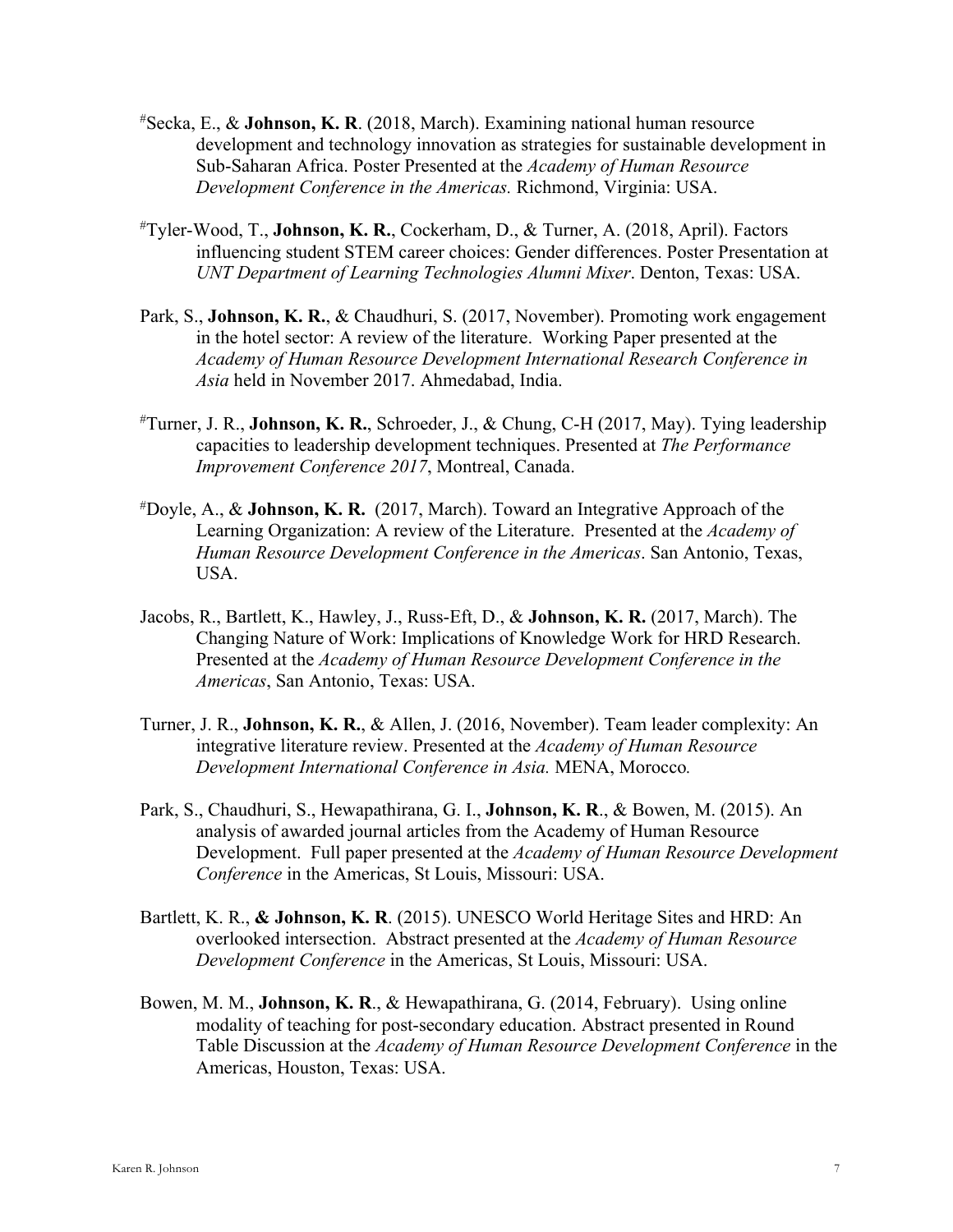- **Johnson, K. R., & Bowen, M. (2013, February). Small and medium enterprise in tourism:** The role of training and development. Abstract presented in Round Table Discussion at the *Academy of Human Resource Development Conference* in the Americas, Arlington, Virginia: USA.
- Johnson, K. R., & Bartlett, K. R. (2012, February). The relationships among organizational service orientation, customer service training, and employee engagement*. The Academy of Human Resource Development Conference* in the Americas. Denver, Colorado: USA.
- **Johnson, K. R**. (2011, May). *Organizational service orientation, customer service training, and employee engagement.* Poster Presentation at National Tourism Week, Tourism Center, University of Minnesota, Minnesota: USA.
- **Johnson, K. R., & Bartlett, K. R. (2008, May). The intersection of national human resource** development and skills training in the tourism industry: A Jamaican perspective. The *9th International Conference on HRD Research and Practice across Europe*, Lille, France.
- Bowen, M. M., **Johnson, K. R**., & Chaudhuri, S. (2008, June). Informal training in developing countries. In H. Malloch (Ed.), *Abstracts of the 9th International Conference on Human Resource Development Research and Practice across Europe*, (p. 39). IÉSEG School of Management, Lille, France.
- Bartlett, K. R., **Johnson, K. R.**, & Harris, M. (2006, June). Student perceptions of the learning process and outcomes in accelerated classes. The *13th International Conference on Learning*, Montego Bay, Jamaica.
- Bartlett, K. R., **Johnson, K. R**., & Schneider, I. E. (2006, March). A comparative study of strategic HRD approaches for workforce planning in the tourism industry**.** *Academy of Human Resource Development Conference* in the Americas, Columbus, Ohio: USA.

#### **Papers/Proposals Accepted for Conference Presentation**

- Kaplan-Rakowski, R., Warren, S., & **Johnson, K. R.** The efficacy of virtual reality simulation for job interview preparation. To be presented at *Association for Educational Communications and Technology (AECT) Convention* in November 2020.
- **Johnson, K. R.** Human Resource Needs and Interventions in Small Tourism Enterprises. Was accepted for presentation at the *University Forum for Human Resource Development* in Budapest, Hungary, June 2020.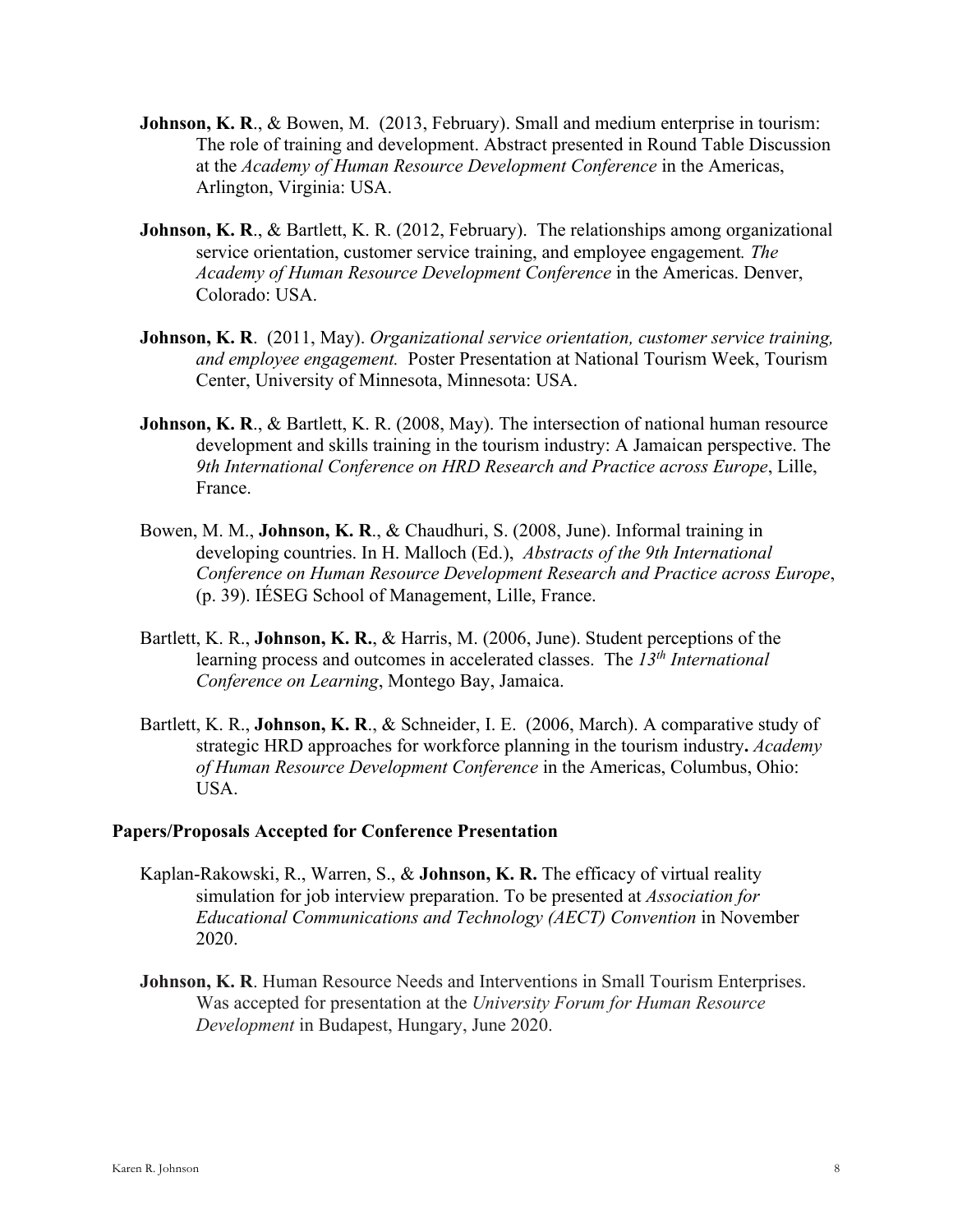# **FUNDED GRANTS**

| 2019 College of Information Seed Grant<br>For project: Experiences of Employees with Autism in Leadership Positions | \$3,000.00 |
|---------------------------------------------------------------------------------------------------------------------|------------|
| 2016 Junior Faculty Summer Research Support Award                                                                   | \$5,000.00 |
| Office of the Provost and Vice President for Academic Affairs<br>Summer 2016 UNT CLEAR Course Design Institute      | \$1,500.00 |

## **TEACHING SCHOLARSHIP**

## **University of North Texas Teaching Experience**

*\*Overall Summative Rating (0 = Lowest, 5 = Highest) from UNT Student Perception of Teaching Scores (SPOT) \*\*Challenge and Engagement Index (0 = Lowest, 7 = Highest) from SPOT* 1 *Major course revisions +New Course Development*

# **Courses Taught**

| Spring 2020 | <sup>1</sup> LTEC 5800/4050 Entrepreneurship and Performance Improvement $(3.5^*,$<br>$4.7**$                  |
|-------------|----------------------------------------------------------------------------------------------------------------|
| Spring 2020 | <sup>+</sup> LTEC 5800/4040 Organization Development & Performance<br>Improvement $(4.0^*, 5.6^{**})$          |
| Fall 2019   | <sup>+</sup> LTEC 5800/4040 Organization Development & Performance<br>Improvement $(4.1^*, 5.1^{**})$          |
| Fall 2019   | <sup>+</sup> LTEC 3200 Leadership and Ethical Practices for STEM Professionals<br>$(4.7*, 5.7)$                |
| Spring 2019 | <sup>+</sup> LTEC 6800 Special Topics: Organization Development and Change<br>$(4.9*, 6.3**)$                  |
| Spring 2019 | <sup>+</sup> LTEC 5800/4040 Organization Development & Performance<br>Improvement $(3.9^*, 5.3^{**})$          |
| Fall 2018   | <sup>1</sup> LTEC 6031 Trends in Issues in Applied Technology, Training and<br>Development $(4.5^*, 6.7^{**})$ |
| Fall 2018   | LTEC 5800/4040 Special Topics: Organization Development &<br>Performance Improvement (4.0*, 6.8**)             |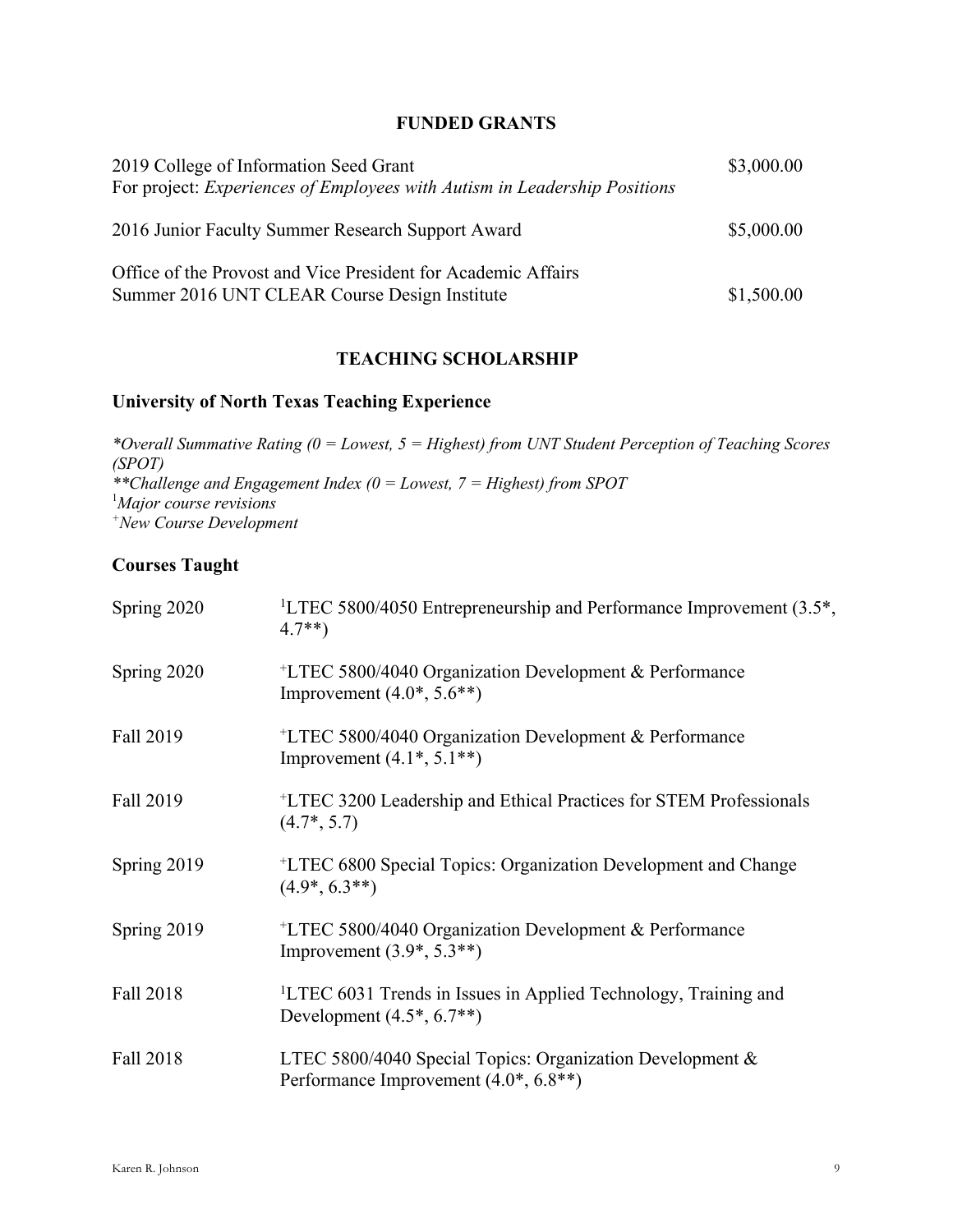| LTEC 5800/4050 Entrepreneurship and Performance Improvement (3.4*,<br>$4.5**$                                  |
|----------------------------------------------------------------------------------------------------------------|
| LTEC 4050 Entrepreneurship and Performance Improvement $(3.1^*, 5.2^{**})$                                     |
| <sup>1</sup> LTEC 6021 Needs Analysis and Curriculum Development $(3.8^*, 5.9^{**})$                           |
| LTEC 5800/4050 Entrepreneurship and Performance Improvement (3.9 <sup>*</sup> ,<br>4.7)                        |
| LTEC 4470 Human Relations in Business, Education and Industry (3.5 <sup>*</sup> ,<br>(4.3)                     |
| LTEC 5320 Contemporary Issues in Workforce Learning and Performance<br>$(4.4^*, 6.5^{**})$                     |
| <sup>1</sup> LTEC 6031 Trends in Issues in Applied Technology, Training and<br>Development $(4.1^*, 6.6^{**})$ |
| <sup>1</sup> LTEC 6021 Needs Analysis and Curriculum Development $(3.8^*, 5.8^{**})$                           |
| LTEC 4040 Organization Development and Performance Improvement<br>$(4.8^*, 5.1^{**})$                          |
| ATTD 5010 Performance Assessment (4.1*. 5.5**)                                                                 |
| LTEC 4070 Principles of Leadership, Empowerment and Teambuilding<br>$(4.8^*, 6.6^{**})$                        |
| ATTD 5100 Principles of Applied Technology, Training and<br>Development $(3.2^*, 5.5^{**})$                    |
|                                                                                                                |

**University of Akron Teaching Experience (Undergraduate/Graduate Courses)** Diversity of Postsecondary Learners Postsecondary Distance Learning Postsecondary Education Internship Postsecondary Teacher Leadership Modifying Online Learning for Learners with Disabilities Systematic Curriculum Design Diversity of Postsecondary Learners Postsecondary Learner Learning with Technology Workforce Education for Youth and Adults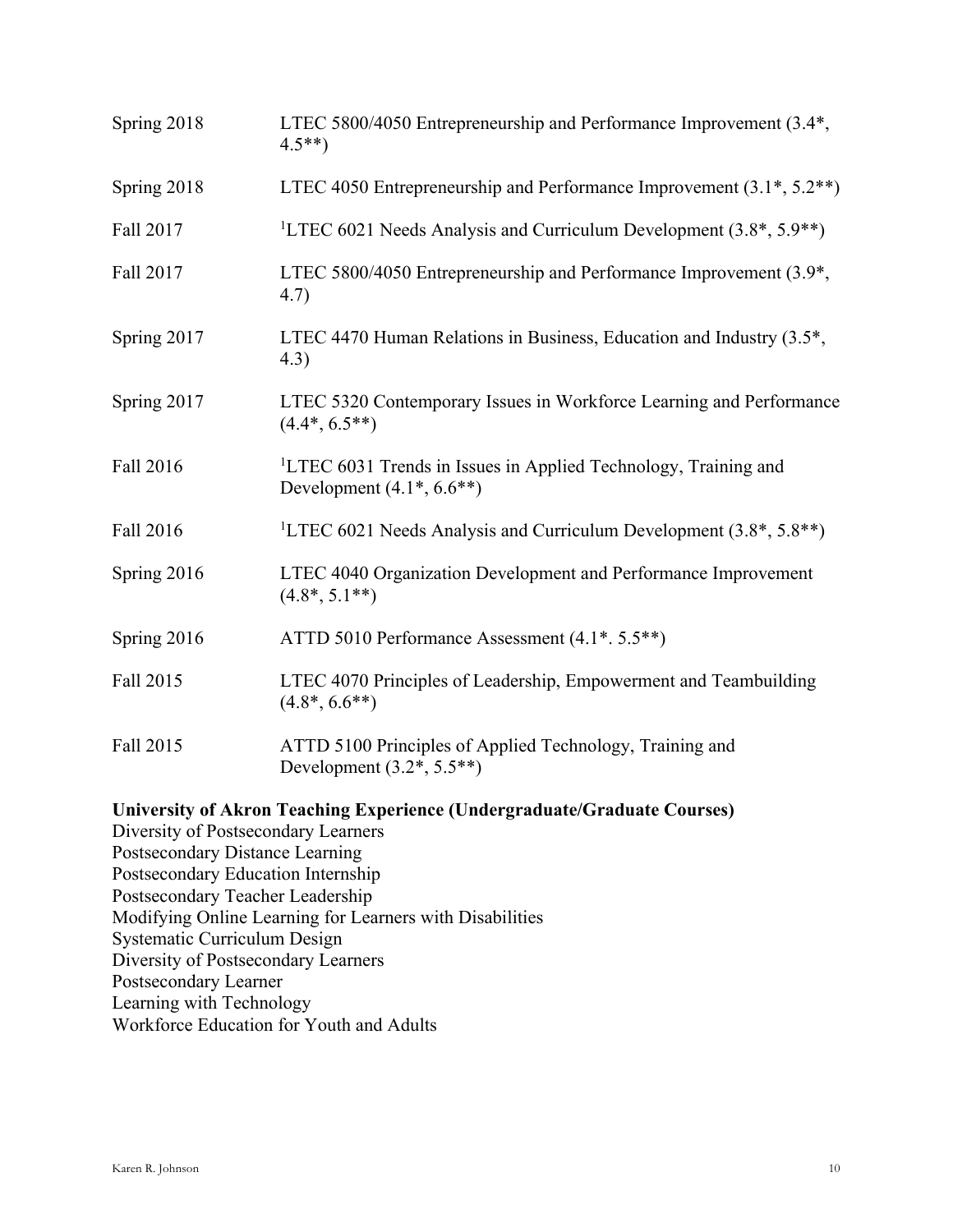#### **University of Minnesota Teaching Experience (Undergraduate)**

Introduction to Training and Development Introduction to Organization Development

## **DISSERTATION ADVISING**

#### **Doctoral Dissertation Committee as Co-major Professor**

- *1.* Kristin Firmery Petrunin (2019) *Teaching 21st Century Skills through Project-Based Learning and Extended Professional Development: A Survey of Secondary Business Teachers.* Doctor of Philosophy in Applied Technologies and Performance Improvement, University of North Texas.
- *2.* Tai-Yi Huang (2019) *Essential Competencies for Entry Level Management Positions in the Food and Beverage Industry in Taiwan and Mainland China.* Doctor of Philosophy in Learning Technologies, University of North Texas.
- *3.* Kathleen Park (2018) *Job Satisfaction, Work Engagement, and Turnover Intention of Health Science Teachers.* Doctor of Philosophy in Applied Technologies and Performance Improvement, University of North Texas.
- *4.* Shelly Farmer (2018) *Paralegal Students' and Paralegal Instructors' Perceptions of Synchronous and Asynchronous online Paralegal Course Effectiveness.* Doctor of Philosophy in Applied Technologies and Performance Improvement, University of North Texas.

### **Doctoral Dissertation Committee as Committee Member**

- *1.* Stanley Adjabeng (2017) *The Status and Challenges of Online Distance Education Programs in Post-Secondary Institutions in Ghana.* Doctor of Philosophy in Applied Technologies and Performance Improvement, University of North Texas.
- *2.* Selverio Pacleb (2016) *Examining the Impact of the Community of Inquiry and Students' Learning Process on Participants' Academic Achievement.* Doctor of Philosophy in Applied Technologies and Performance Improvement, University of North Texas

# **INSTITUTIONAL SERVICE**

#### **University of North Texas Service: Department of Learning Technologies (LT)**

| $2017 -$ Present | LT Awards Committee (Member)                         |
|------------------|------------------------------------------------------|
| $2017 - 2019$    | LT Graduate Curriculum Committee (Member)            |
| Spring $2018$    | LT Search Committee for Assistant Professor (Member) |
| $2017 - 2018$    | LT Undergraduate Curriculum Committee (Member)       |
| $2015 - 2018$    | Personal Affairs Committee (Meeting Recorder)        |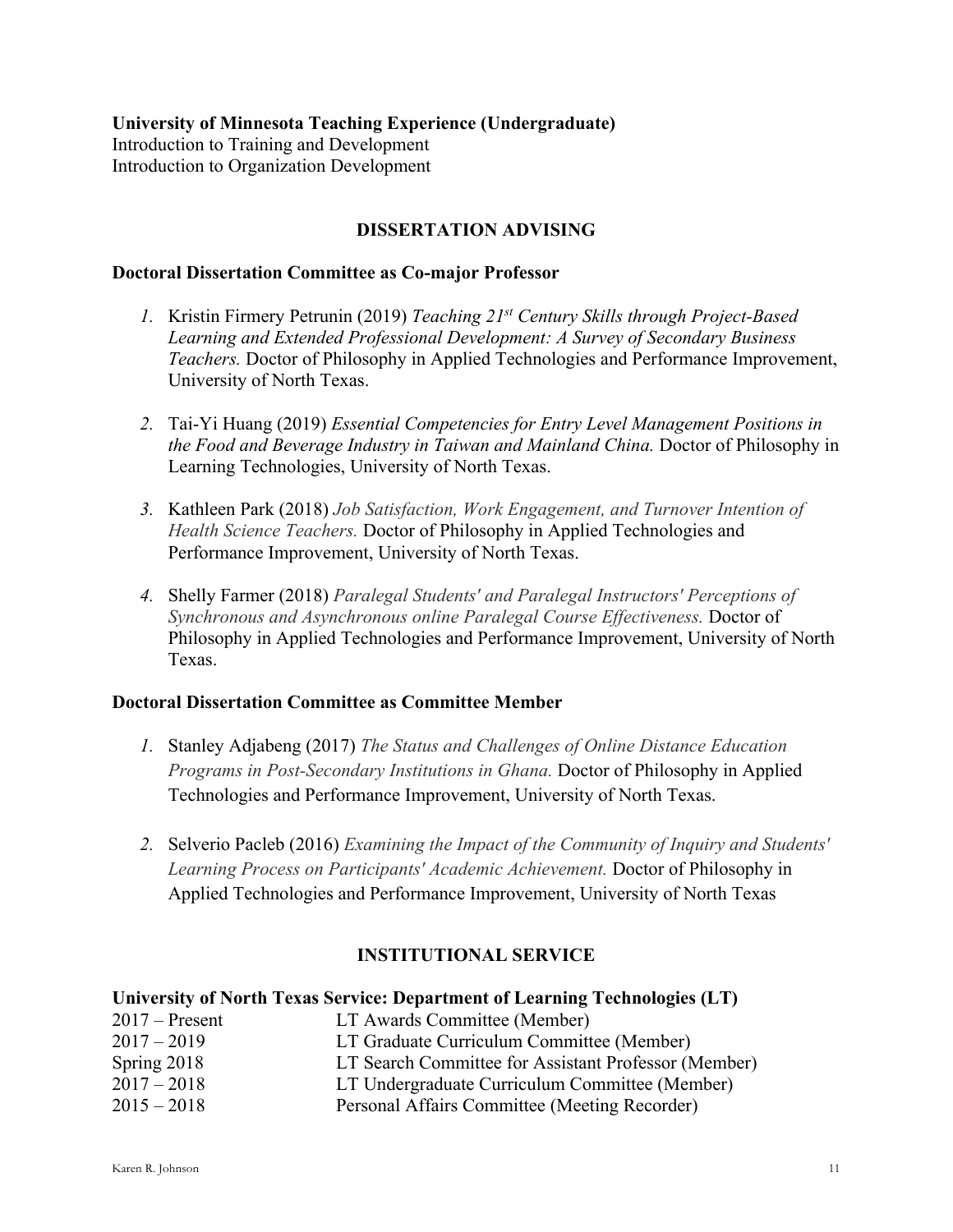| $2015 - 2017$ | Advisor for Doctoral Students in Applied Technology $\&$ |
|---------------|----------------------------------------------------------|
|               | Performance Improvement program/specialization           |
| $2016 - 2017$ | PhD Merge Committee (Member)                             |

# **University of North Texas Service: College of Information (COI)**

| $2019 -$ Present | COI Graduate Curriculum Committee (LT Representative)         |
|------------------|---------------------------------------------------------------|
| $2019 -$ Present | COI Undergraduate Curriculum Committee (LT Representative)    |
| $2017 -$ Present | COI Travel Supplemental Funding Committee (LT Representative) |
| $2015 - 2016$    | COI Technology Task Force Group (Member)                      |

# **University of Akron Service**

| $2014 - 2015$ | College Community Committee (Chair)                       |
|---------------|-----------------------------------------------------------|
| $2013 - 2015$ | Undergraduate Studies Curriculum Review Committee (Chair) |
| $2013 - 2015$ | College of Education Scholarship Committee (Member)       |
| $2014 - 2015$ | Program Review and Revision Committee (Member)            |

### **PROFESSIONAL SERVICE**

| <b>Conference Leadership</b><br>March 2020 - Present                        | <b>Program Chair, Academy of Human Resource Development</b><br><b>International Conference</b> |
|-----------------------------------------------------------------------------|------------------------------------------------------------------------------------------------|
| <b>Editorial Boards</b><br>August $2018$ – Present<br>July $2016$ – Present | Industrial and Commercial Training Journal<br>Advances in Developing Human Resources Journal   |
| <b>Editorial Work</b>                                                       |                                                                                                |
| 2020                                                                        | <b>Proceedings Editor, Academy of Human Resource Development</b>                               |
|                                                                             | International Conference                                                                       |
| 2019                                                                        | <b>Associate Proceedings Editor, Academy of Human Resource</b>                                 |
|                                                                             | Development International Conference                                                           |
| $2015 - 2017$                                                               | <b>Track Chair Editor for Workplace Learning, Academy of</b>                                   |
|                                                                             | Human Resource Development International Research Conference                                   |

# **Journal/Conference Reviewer**

| $2019 -$ Present | International Journal for Research in Vocational Education and |
|------------------|----------------------------------------------------------------|
|                  | Training                                                       |
| $2018 -$ Present | Management Research Review Journal                             |
| $2018 -$ Present | Journal of Hospitality and Tourism Research                    |
| $2018 -$ Present | Organization Management Journal                                |
| $2018 -$ Present | Industrial and Commercial Training Journal                     |
| $2017$ – Present | Human Resource Development Review Journal                      |
| $2016$ – Present | Advances in Developing Human Resources Journal                 |
| $2014 -$ Present | European Journal of Training and Development                   |
| $2011$ – Present | Human Resource Development International Journal               |
|                  |                                                                |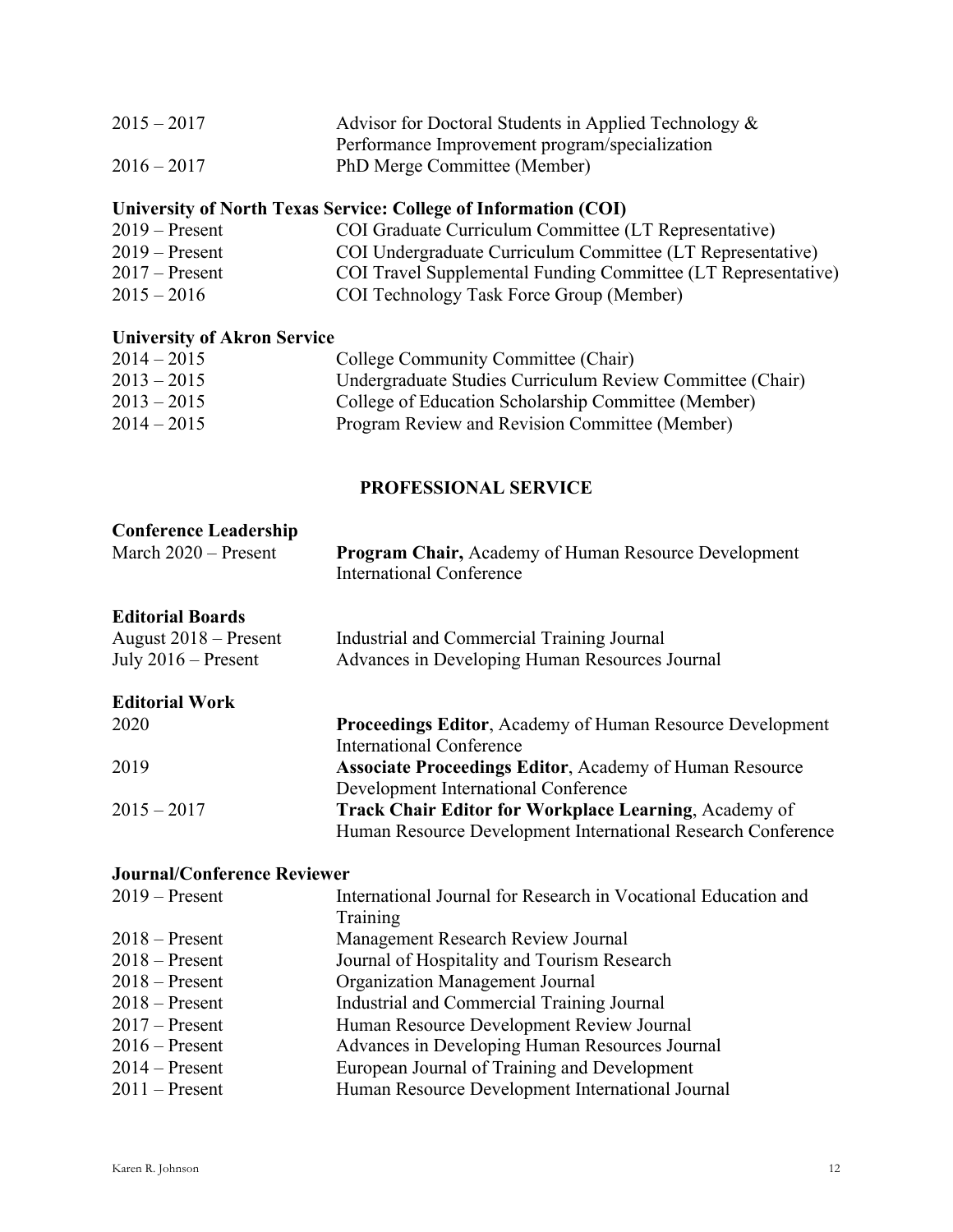| $2016$ – Present    | Performance Improvement Quarterly                            |
|---------------------|--------------------------------------------------------------|
| $2011 - 2014, 2017$ | Academy of Human Resource Development International Research |
|                     | Conference in the Americas                                   |

# **Other Professional Service**

| $2019$ – Present | Steering Committee, Qualitative Special Interest Group, Academy |
|------------------|-----------------------------------------------------------------|
|                  | of Human Resource Development (Member)                          |
| $2018$ - Present | <b>COI-LT Faculty Liaison at Association for Educational</b>    |
|                  | Communications and Technology (AECT) Annual Convention          |
| 2018             | Session Chair for Academy of Human Resource Development         |
|                  | Conference in Asia                                              |
| $2017$ – Present | Academy of Human Resource Development Wayne R. Pace Book        |
|                  | of the Year Award Committee (Member)                            |
| $2016$ – Present | International HRD Special Interest Group (SIG), Academy of      |
|                  | Human Resource Development (Member)                             |
| $2016$ – Present | Qualitative Inquiry (SIG), Academy of Human Resource            |
|                  | Development (Member)                                            |
| $2013$ – Present | Faculty Mentoring Partner Project, Academy of Human Resource    |
|                  | Development (Member)                                            |
| $2015 - 2016$    | Academy of Human Resource Development Nominations and           |
|                  | Elections Committee (Member)                                    |
| $2013 - 2014$    | Session Chair Academy of Human Resource Development             |
|                  | Conference in the Americas                                      |
|                  |                                                                 |

# **Professional Memberships**

| $2018 -$ Present | Association for Educational Communications and Technology     |
|------------------|---------------------------------------------------------------|
|                  | (AECT)                                                        |
| $2018 -$ Present | National Center for Faculty Development and Diversity (NCFDD) |
| $2016$ – Present | International Society for Performance Improvement (ISPI)      |
| $2006$ – Present | Academy of Human Resource Development (AHRD)                  |
| $2013 - 2016$    | Association for Talent Development (ATD)                      |

# **Visiting Scholar**

| July 2016 - August 2016 | Assessed train-the-trainer program for electrical engineers in North |
|-------------------------|----------------------------------------------------------------------|
|                         | America, National Training Institute, University of Michigan,        |
|                         | Michigan                                                             |

# **Invited Lectures**

| September 29, 2011 | Cultural and Protected Area Tourism in Jamaica for       |
|--------------------|----------------------------------------------------------|
|                    | undergraduate class in Park and Protected Area Tourism,  |
|                    | Recreation Resource Management Department, University of |
|                    | Minnesota, Minnesota                                     |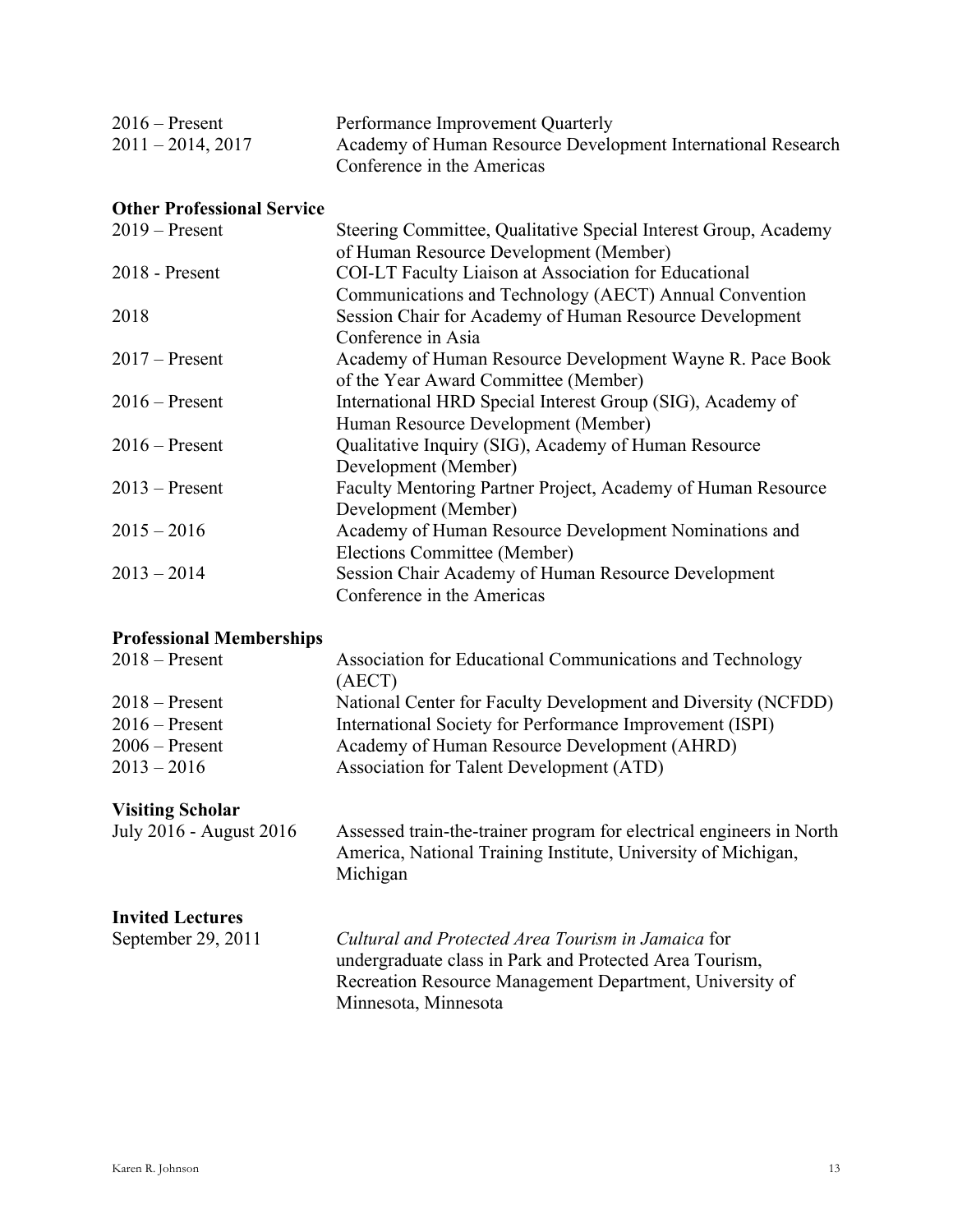| October 2, 2007      | Overview of Tourism in Jamaica: Jamaican Nature and Heritage<br>Tourism for undergraduate class in Nature and Heritage Based<br>Tourism, Recreation Resource Management Department,<br>University of Minnesota, Minnesota                         |
|----------------------|---------------------------------------------------------------------------------------------------------------------------------------------------------------------------------------------------------------------------------------------------|
| <b>Invited Talks</b> |                                                                                                                                                                                                                                                   |
| March 2016           | The Academy of Human Resource Development: An Overview.<br>Graduate Writing Colloquium: ATPI UNT Webinar Series                                                                                                                                   |
| June 6, 2009         | International Peace Scholarship State Convention<br>PEO Organization, Bethel College, St. Paul, Minnesota                                                                                                                                         |
|                      | <b>ACADEMIC AWARDS AND RECOGNITIONS</b>                                                                                                                                                                                                           |
| February 2020        | Academy of Human Resource Development Cutting Edge Award<br>for scholarly and outstanding work on Workplace Success<br>Strategies for Employees with Autism Spectrum Disorder: A New<br>Frontier for Human Resource Development, Atlanta, Georgia |
| March 2020           | Recognition from the Academy of Human Resource Development<br>for serving as <i>Proceedings Editor</i> for the AHRD International<br>Conference, Atlanta, Georgia                                                                                 |
| June 2019            | Management and Organizational Behavior Teaching Society<br>(MOBTS) Early Educator Scholarship, Ramapo, New Jersey                                                                                                                                 |
| June 2019            | Highly Commended Paper on Leadership Development<br>Techniques Published in European Journal of Training and<br>Development, Emerald Literati Awards                                                                                              |
| February 2019        | Recognition from the Academy of Human Resource Development<br>for serving as Associate Proceedings Editor for the AHRD<br>International Conference, Louisville, Kentucky                                                                          |
| 2016                 | Emerald Literati Network 2016 Awards for Excellence<br>Outstanding Reviewer for the European Journal of Training and<br>Development                                                                                                               |
| 2016                 | UNT Thank A Teacher                                                                                                                                                                                                                               |
| May 2010             | <i>Hauge Fellowship</i> , College of Education and Human<br>Development, University of Minnesota, Minnesota                                                                                                                                       |